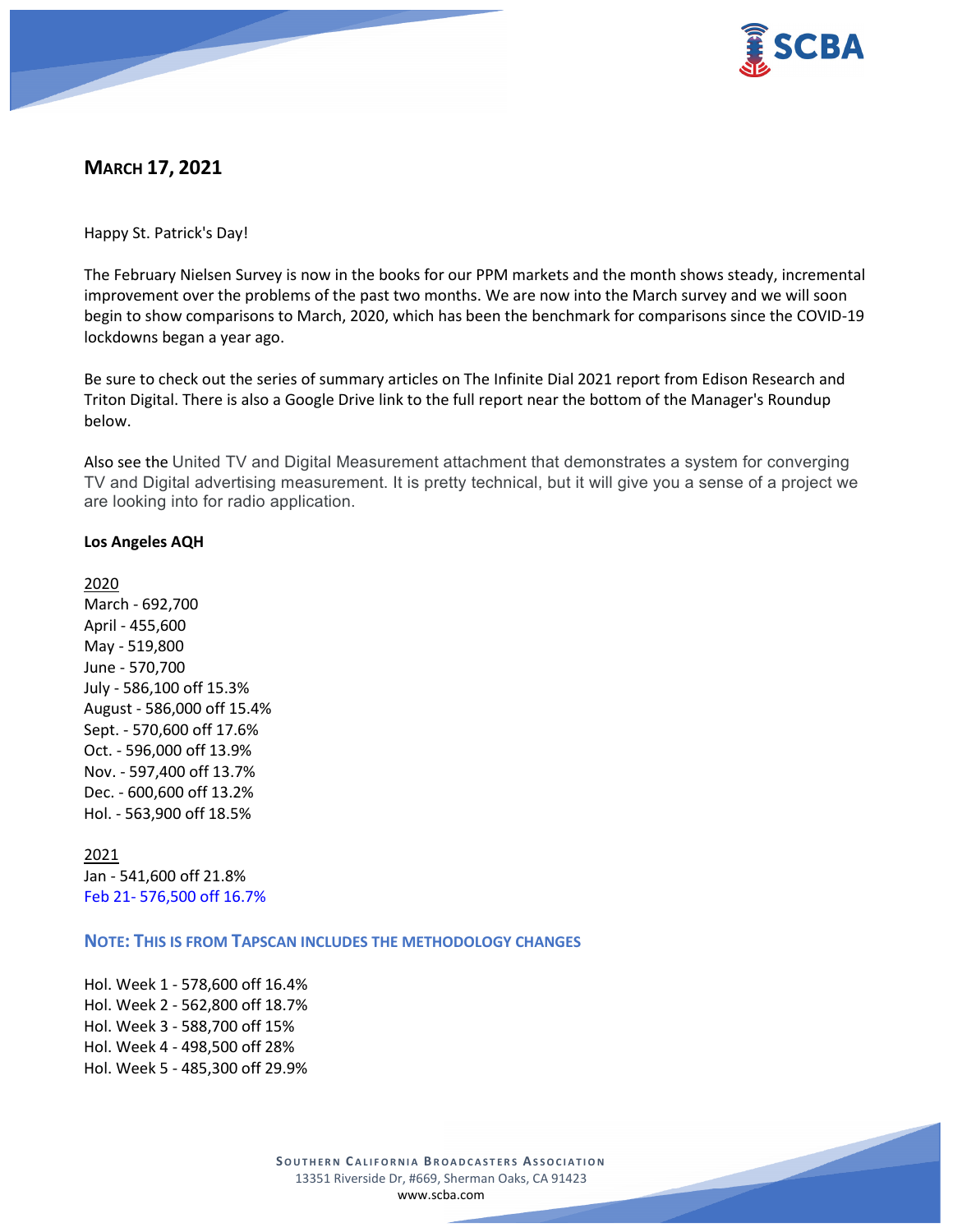

Jan. Week 1 - 519,500 off 25% Jan. Week 2 - 531,800 off 23.2% Jan. Week 3 - 507,900 off 26.6% Jan. Week 4 - 520,800 off 24.8%

Feb. Week 1 - 551,800 off 20.3% Feb. Week 2 - 546,300 off 21.1% Feb. Week 3 - 557,800 off 19.4% Feb. Week 4 - 576,400 off 16.7%

**NOTE: THE NOVEMBER AND LATER AQH WEEKLIES ABOVE ARE FROM PPM ANALYSIS TOOL AND DO NOT REFLECT THE METHODOLOGY CHANGES. THIS WILL CHANGE IN JANUARY.**

#### **Los Angeles Cume**

#### 2020

March - 10,611,300 April - 9,080,100 May - 9,572,200 June - 9,941,100 July - 10,089,600 off 4.9% August - 10,029,800 off 5.4% Sept. - 9,999,500 off 5.7% Oct. - 10,055,100 off 5.2% Nov. - 10,133,900 off 4.4% Dec. - 9,955,600 off 6.1% Hol. - 9,936,300 off 6.3%

#### 2021

Jan. - 9,587,700 off 9.6% Feb. - 9,717,300 off 8.4%

Hol. Week 1 - 10,013,700 off 5.6% Hol. Week 2 - 9,887,200 off 6.8% Hol. Week 3 - 10,153,500 off 4.3% Hol. Week 4 - 10,055,800 off 5.2% Hol. Week 5 - 9,571,400 off 9.7%

Jan. Week 1 - 9,541,700 off 10% Jan. Week 2 - 9,560,000 off 9.9% Jan. Week 3 - 9,558,400 off 9.9% Jan. Week 4- 9,690,700 off 8.6%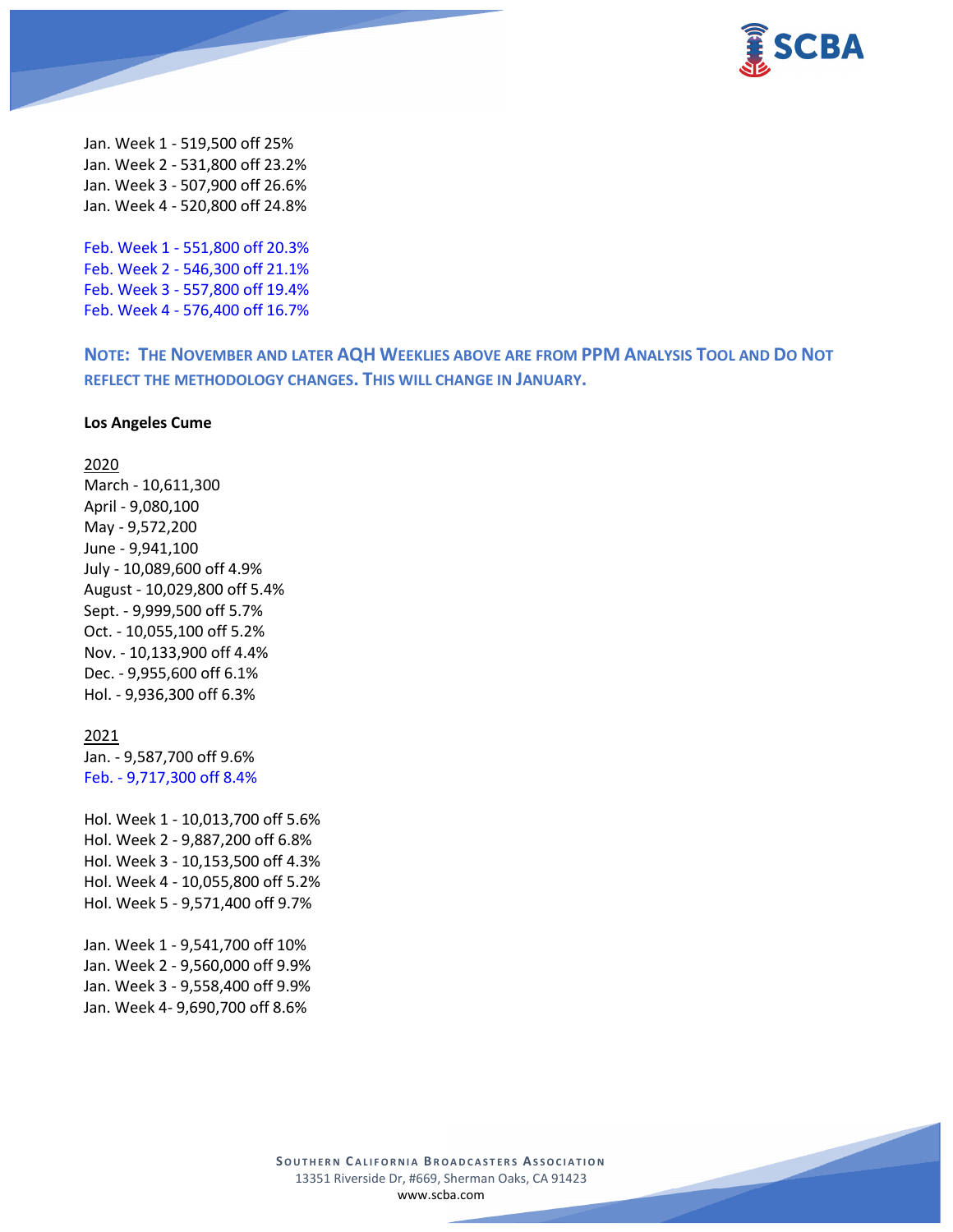

Feb. Week 1 - 9,660,500 off 8.9% Feb. Week 2 - 9,776,500 off 7.8% Feb. Week 3 - 9,603,500 off 9.4% Feb. Week 4 - 9,828,900 off 7.3%

### **Riverside/San Bernardino AQH**

2020

March - 128,900 April - 96,200 May - 105,000 June - 115,100 July - 108,600 off 15.7% August - 109,400 off 15.1% Sept. - 102,100 off 20.7% Oct. - 106,000 off 17.7% Nov. - 105,600 off 18% Dec.- 108,200 off 16% Hol. - 95,600 off 25.8%

### 2021

Jan. - 91,500 off 29% Feb. -101,800 off 21%

#### **NOTE: THIS IS FROM TAPSCAN AND INCLUDES THE METHODOLOGY CHANGES.**

Hol. Week 1 - 98,200 off 23.8% Hol. Week 2 - 97,800 off 24.1% Hol. Week 3 - 100,500 off 22% Hol. Week 4 - 82,500 off 35.9% Hol. Week 5- 84,700 off 34.2%

Jan. Week 1 - 88,900 off 31% Jan. Week 2 - 86,400 off 32.9% Jan. Week 3 - 85,800 off 33.4% Jan. Week 4 - 95,100 off 26.2%

Feb. Week 1 - 97,700 off 24.2% Feb. Week 2 - 98,000 off 23.9% Feb. Week 3 - 98,200 off 23.8% Feb. Week 4 - 101,900 off 20%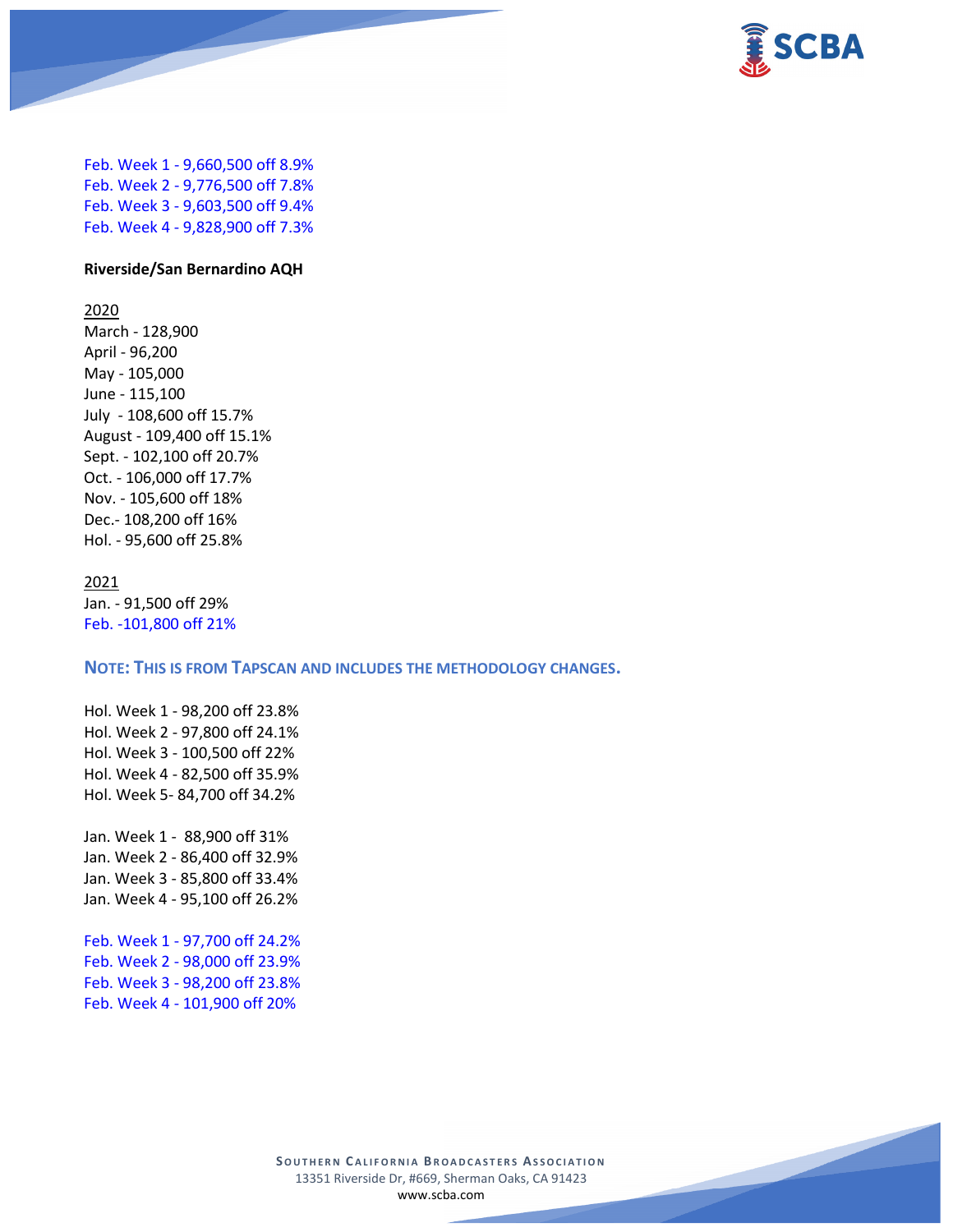

# **NOTE: THE NOVEMBER AND LATER AQH WEEKLIES ABOVE ARE FROM PPM ANALYSIS TOOL AND DO NOT REFLECT THE METHODOLOGY CHANGES. THIS WILL CHANGE IN JANUARY.**

#### **Riverside/San Bernardino Cume**

2020

March - 2,012,400 April - 1,727,400 May - 1,846,500 June - 1,924,800 July - 1,968,100 off 2.2% August - 1,948,500 off 3.1% Sept. - 1,909,800 off 5% Oct. - 1,891,200 off 6% Nov. - 1,901,700 off 5.5% Dec. - 1,920,900 off 4.5% Hol. - 1,866,700 off 7.2%

#### 2021

Jan. - 1,824,500 off 9.3% Feb. - 1,941,100 off 3.5%

Hol. Week 1 - 1,886,700 off 6.2% Hol. Week 2 - 1,870,000 off 7% Hol. Week 3 - 1,895,100 off 5.8% Hol. Week 4 - 1,854,600 off 7.8% Hol. Week 5 - 1,827,000 off 9.2%

Jan. Week 1 - 1,831,600 off 8.9% Jan. Week 2 - 1,792,800 off 10.9% Jan. Week 3 - 1,790,600 off 11% Jan. Week 4 - 1,882,900 off 6.4%

Feb. Week 1 - 1,921,500 off 4.5% Feb. Week 2 - 1,930,300 off 4% Feb. Week 3 - 1,945,000 off 3.3% Feb. Week 4 - 1,967,800 off 2.2%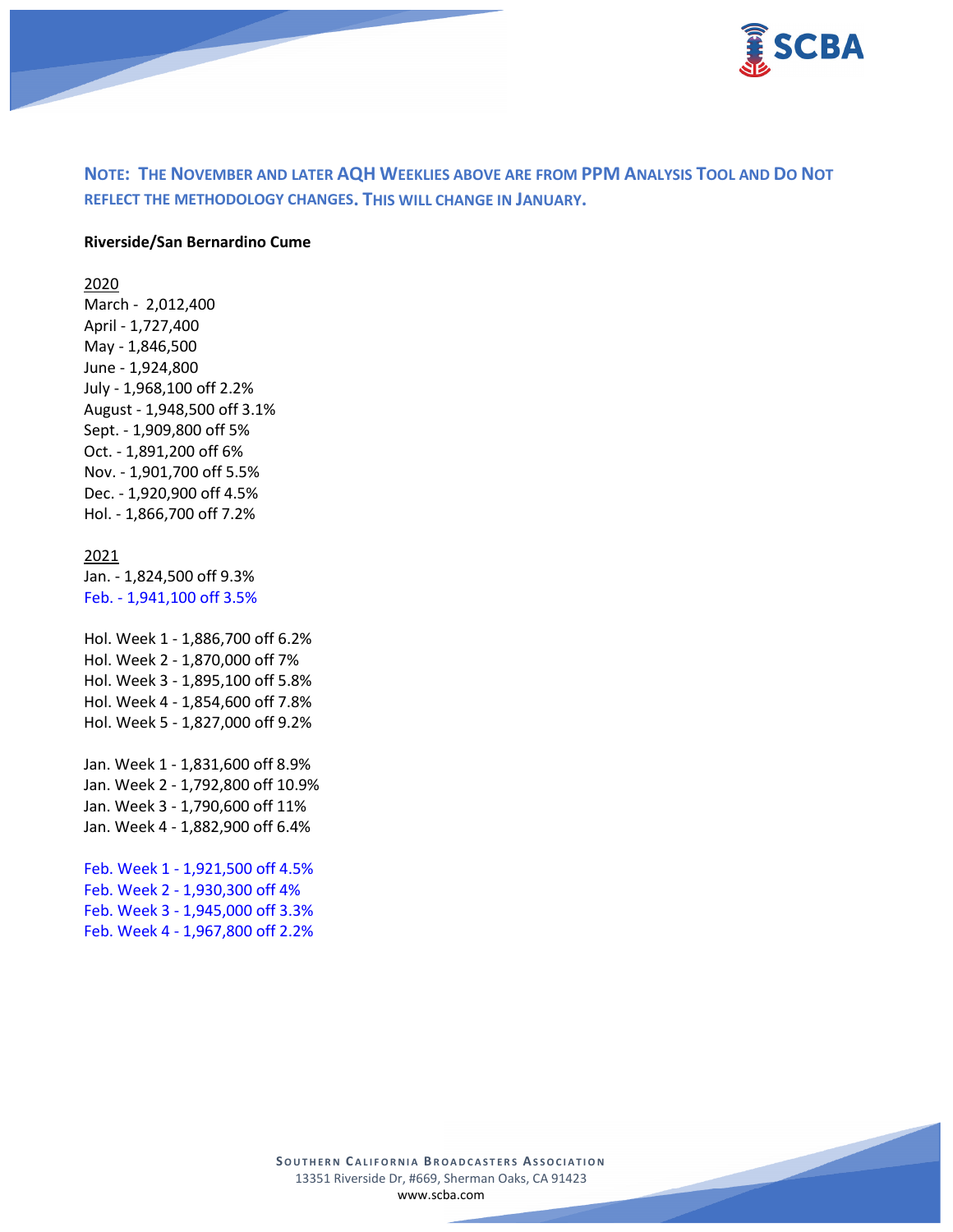

### **San Diego AQH**

2020 March - 142,700 April - 98,000 May - 109,400 June - 120,100 July - 126,000 August - 128,500 (off 10%) Sept. - 125,000 (off 12.4%) Oct. - 126,800 (off 11.1%) Nov. - 129,300 (off 9.4%) Dec. - 124,500 (off 12.8%) Hol. - 119,700 (off 16.11%)

#### 2021

Jan. - 114,200 (off 19.97%) Feb. - 117,700 (off 17.5% from March)

### **NOTE: THIS IS FROM TAPSCAN AND INCLUDES THE METHODOLOGY CHANGES**

Hol. Week 1 - 120,300 off 15.7% Hol. Week 2 - 120,500 off 15.5% Hol. Week 3 - 122,400 off 14.2% Hol. Week 4 - 100,700 off 29.4% Hol. Week 5 - 109,900 off 23.0%

Jan. Week 1 - 112,300 off 21.3% Jan. Week 2 - 111,500 off 21.9% Jan. Week 3 - 105,200 off 26.3% Jan. Week 4 - 112,100 off 21.4%

Feb. Week 1 - 114,800 off 19.6% Feb. Week 2 - 111,800 off 21.7% Feb. Week 3 - 113,100 off 20.7% Feb. Week 4 - 113,900 off 20.2%

**NOTE: THE NOVEMBER AND LATER AQH WEEKLIES ABOVE ARE FROM PPM ANALYSIS TOOL AND DO NOT REFLECT THE METHODOLOGY CHANGES. THIS WILL CHANGE IN JANUARY.**

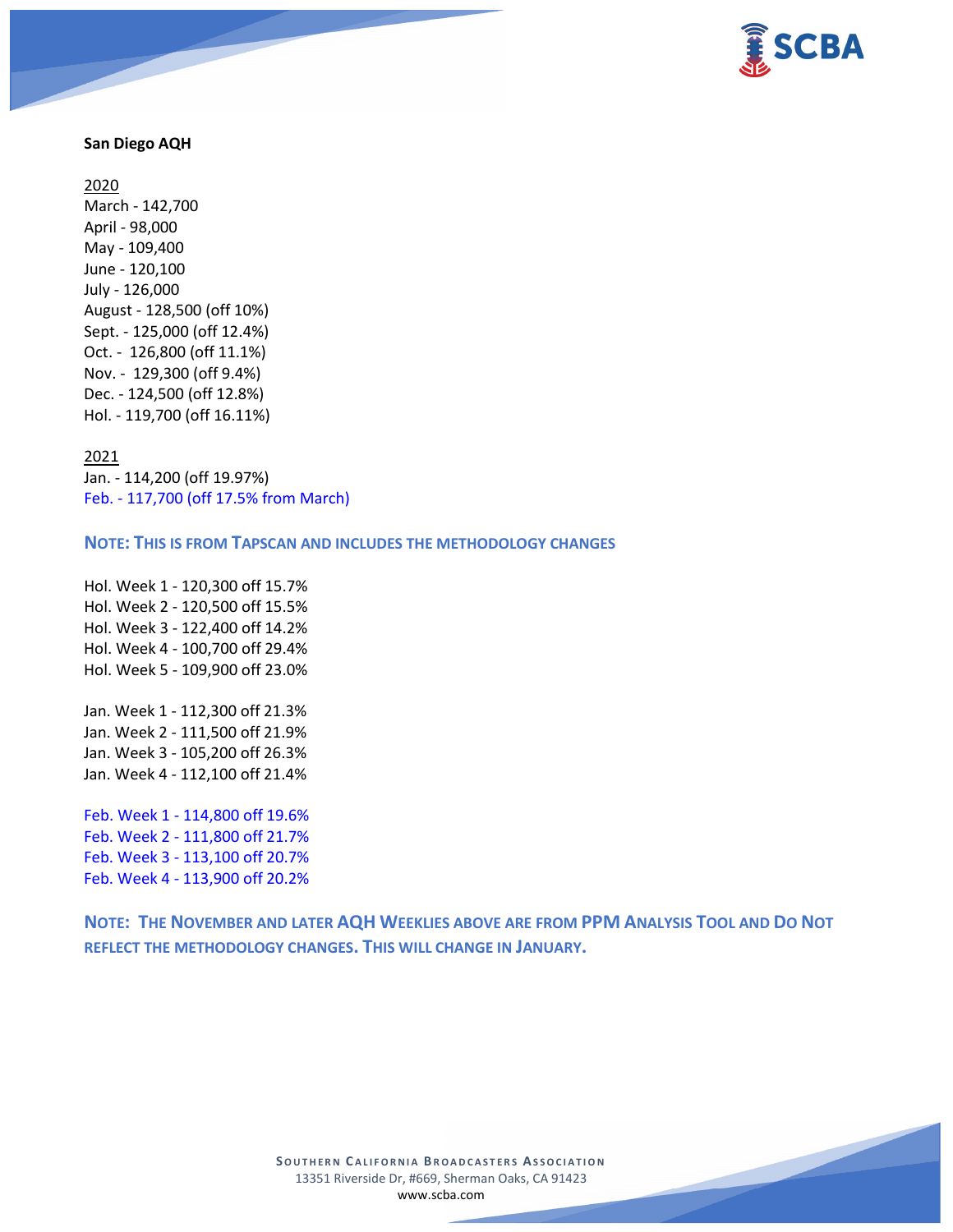

### **San Diego Cume**

2020

March - 2,549,000 April - 2,133,900 May - 2,303,400 June - 2,408,600 July - 2,438,900 August - 2,418,400 (off 5.1% from March) Sept. - 2,382,700 (off 6.5%) Oct. - 2,398,000 (off 5.9%) Nov. - 2,361,900 (off 7.3%) Dec. - 2,388,500 (off 6.3%) Hol. - 2,344,600 (off 8.0%)

2021 Jan. - 2,287,800 (off 10.2%) Feb. - 2,302,200 (off 9.7%)

Hol. Week 1 - 2,414,800 (off 5.3%) Hol. Week 2 - 2,375,900 ( off 6.7%) Hol. Week 3 - 2,387,800 (off 6.3%) Hol. Week 4 - 2,311,800 (off 9.3%) Hol, Week 5 - 2,232,700 (off 12.4%)

Jan. Week 1 - 2,377,200 (off 6.7%) Jan. Week 2 - 2,296,200 (off 9.9%) Jan. Week 3 - 2,163,800 (off 15.1%) Jan. Week 4 - 2,313,900 (off 9.2%)

Feb. Week 1 - 2,242,900 (off 12.0%) Feb. Week 2 - 2,342,600 (off 8.1%) Feb. Week 3 - 2,324,000 (off 8.8%) Feb. Week 4 - 2,299,500 (off 9.8%)

There are a lot of great articles and resources to choose from this week so be sure to review all the titles and make the selections of most interest and best suited to your needs:

### **RESOURCES AND ARTICLES OF INTEREST TO SALES AND ADVERTISERS:**

**White House Plans \$1.5B COVID Vaccine Campaign Across TV, Radio and Digital** TVTech March 17, 2021 [https://www.tvtechnology.com/news/white-house-plans-dollar15b-covid-vaccine-campaign-across-tv-radio](https://www.tvtechnology.com/news/white-house-plans-dollar15b-covid-vaccine-campaign-across-tv-radio-and-digital)[and-digital](https://www.tvtechnology.com/news/white-house-plans-dollar15b-covid-vaccine-campaign-across-tv-radio-and-digital)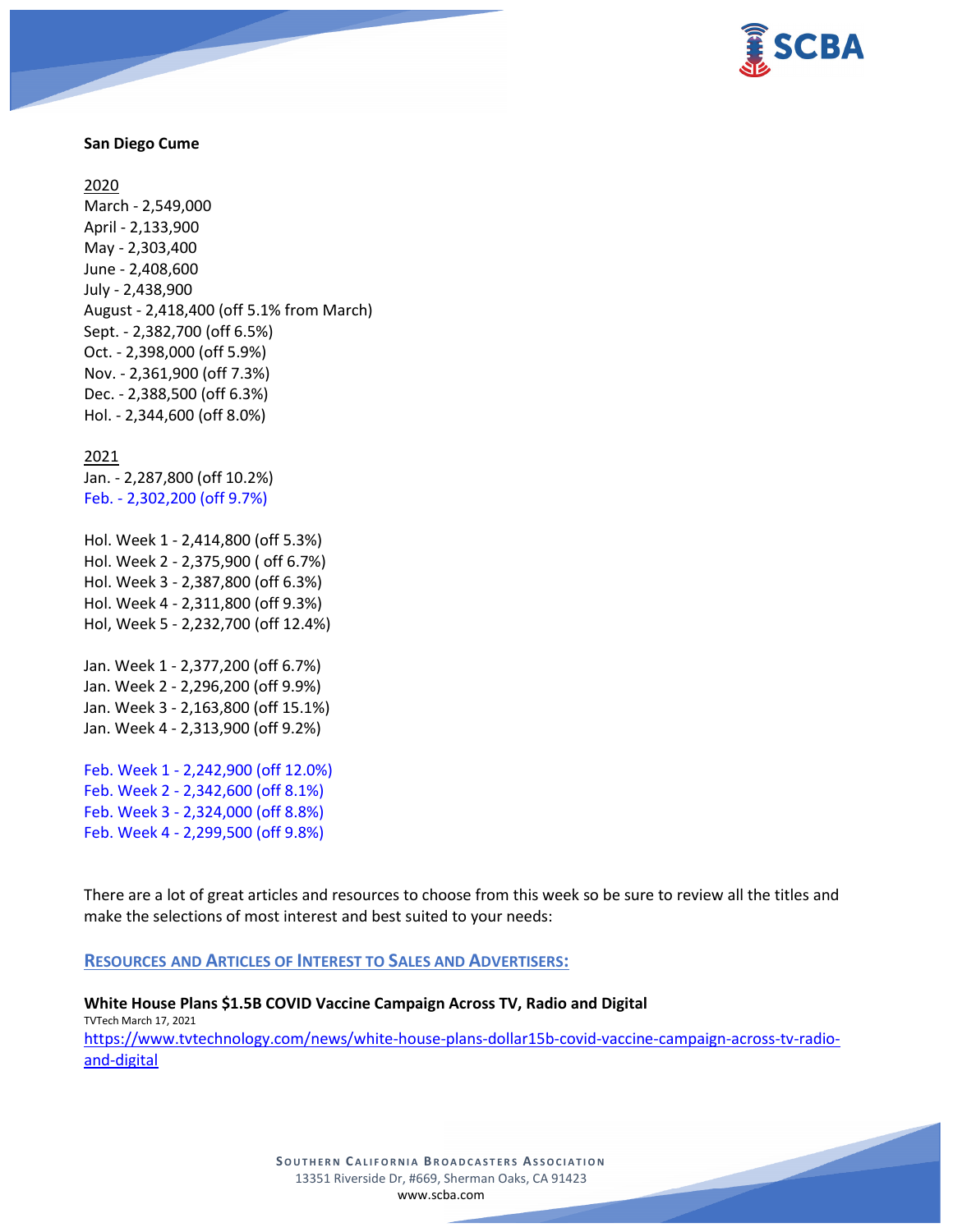

#### **Listeners Give Radio Its Best-Ever Promoter Score In Jacobs' Forthcoming TechSurvey.**

Inside Radio (Jacobs Media) March 17, 2021 [http://www.insideradio.com/free/listeners-give-radio-its-best-ever-promoter-score-in-jacobs-forthcoming](http://www.insideradio.com/free/listeners-give-radio-its-best-ever-promoter-score-in-jacobs-forthcoming-techsurvey/article_4173d2c6-86f7-11eb-8167-a3ae785cbb86.html)[techsurvey/article\\_4173d2c6-86f7-11eb-8167-a3ae785cbb86.html](http://www.insideradio.com/free/listeners-give-radio-its-best-ever-promoter-score-in-jacobs-forthcoming-techsurvey/article_4173d2c6-86f7-11eb-8167-a3ae785cbb86.html)

### **Beyond Pajamas: Sizing Up the Pandemic Shopper**

Harvard Business School March 17, 2021 [https://hbswk.hbs.edu/item/beyond-pajamas-sizing-up-the-pandemic-shopper?cid=spmailing-33160769-](https://hbswk.hbs.edu/item/beyond-pajamas-sizing-up-the-pandemic-shopper?cid=spmailing-33160769-WK%20Newsletter%203-17-2021%20(1)-March%2017,%202021) [WK%20Newsletter%203-17-2021%20\(1\)-March%2017,%202021](https://hbswk.hbs.edu/item/beyond-pajamas-sizing-up-the-pandemic-shopper?cid=spmailing-33160769-WK%20Newsletter%203-17-2021%20(1)-March%2017,%202021)

#### **CDC Topping The List**

Radio Ink (Media Monitors) March 15, 2021 [https://radioink.com/2021/03/15/cdc-topping-the](https://radioink.com/2021/03/15/cdc-topping-the-list/?vgo_ee=g4MdIIvetgiR1mkR7kijJ4BI1h38V58Ke8bVrp%2FmcsM%3D)[list/?vgo\\_ee=g4MdIIvetgiR1mkR7kijJ4BI1h38V58Ke8bVrp%2FmcsM%3D](https://radioink.com/2021/03/15/cdc-topping-the-list/?vgo_ee=g4MdIIvetgiR1mkR7kijJ4BI1h38V58Ke8bVrp%2FmcsM%3D)

#### **Harris Poll: Pandemic shopping habits will remain as life returns to 'normal'**

Chain Store Age March 15, 2021 [https://chainstoreage.com/harris-poll-pandemic-shopping-habits-will-remain-life-returns](https://chainstoreage.com/harris-poll-pandemic-shopping-habits-will-remain-life-returns-normal?oly_enc_id=8319H4585489H7M&utm_source=omeda&utm_medium=email&utm_campaign=NL_CSA+Day+Breaker&utm_keyword=)[normal?oly\\_enc\\_id=8319H4585489H7M&utm\\_source=omeda&utm\\_medium=email&utm\\_campaign=NL\\_CSA+D](https://chainstoreage.com/harris-poll-pandemic-shopping-habits-will-remain-life-returns-normal?oly_enc_id=8319H4585489H7M&utm_source=omeda&utm_medium=email&utm_campaign=NL_CSA+Day+Breaker&utm_keyword=) [ay+Breaker&utm\\_keyword=](https://chainstoreage.com/harris-poll-pandemic-shopping-habits-will-remain-life-returns-normal?oly_enc_id=8319H4585489H7M&utm_source=omeda&utm_medium=email&utm_campaign=NL_CSA+Day+Breaker&utm_keyword=)

#### **Why Local News Sponsorships Are More Relevant than Ever**

Street Fight March 16, 2021 [https://streetfightmag.com/2021/03/16/why-local-news-sponsorships-are-more-relevant-than](https://streetfightmag.com/2021/03/16/why-local-news-sponsorships-are-more-relevant-than-ever/#.YFEO5BNKhTZ)[ever/#.YFEO5BNKhTZ](https://streetfightmag.com/2021/03/16/why-local-news-sponsorships-are-more-relevant-than-ever/#.YFEO5BNKhTZ)

### **Webinar Series From BIA To Dissect 2021 Ad Pie By Categories.**

Inside Radio March 16, 2021 [http://www.insideradio.com/free/webinar-series-from-bia-to-dissect-2021-ad-pie-by](http://www.insideradio.com/free/webinar-series-from-bia-to-dissect-2021-ad-pie-by-categories/article_a4a4a9ca-85cf-11eb-ad07-43d418cb799a.html)[categories/article\\_a4a4a9ca-85cf-11eb-ad07-43d418cb799a.html](http://www.insideradio.com/free/webinar-series-from-bia-to-dissect-2021-ad-pie-by-categories/article_a4a4a9ca-85cf-11eb-ad07-43d418cb799a.html)

### **Magellan Analysis Shows Content, Not Ads, Lead Most News Podcasts.**

Inside Radio (Magellan AI) March 15, 2021 [http://www.insideradio.com/podcastnewsdaily/magellan-analysis-shows-content-not-ads-lead-most-news](http://www.insideradio.com/podcastnewsdaily/magellan-analysis-shows-content-not-ads-lead-most-news-podcasts/article_8474873a-85af-11eb-95d6-8ffc3267b98f.html)[podcasts/article\\_8474873a-85af-11eb-95d6-8ffc3267b98f.html](http://www.insideradio.com/podcastnewsdaily/magellan-analysis-shows-content-not-ads-lead-most-news-podcasts/article_8474873a-85af-11eb-95d6-8ffc3267b98f.html)

# **The Most Common Habits of Highly Effective Sales Managers**

SalesFuel March 13, 2021 <https://salesfuel.com/the-most-common-habits-of-highly-effective-sales-managers/>

### **Credible Salespeople Must Be Able to Demonstrate It**

SalesFuel March 13, 2021 <https://salesfuel.com/credible-salespeople-must-be-able-to-demonstrate-it/>

#### **The Discovery Call Is Important (Especially the 1st Step)** SalesFuel March 13, 2021

<https://salesfuel.com/the-discovery-call-is-important-so-is-the-1st-step/>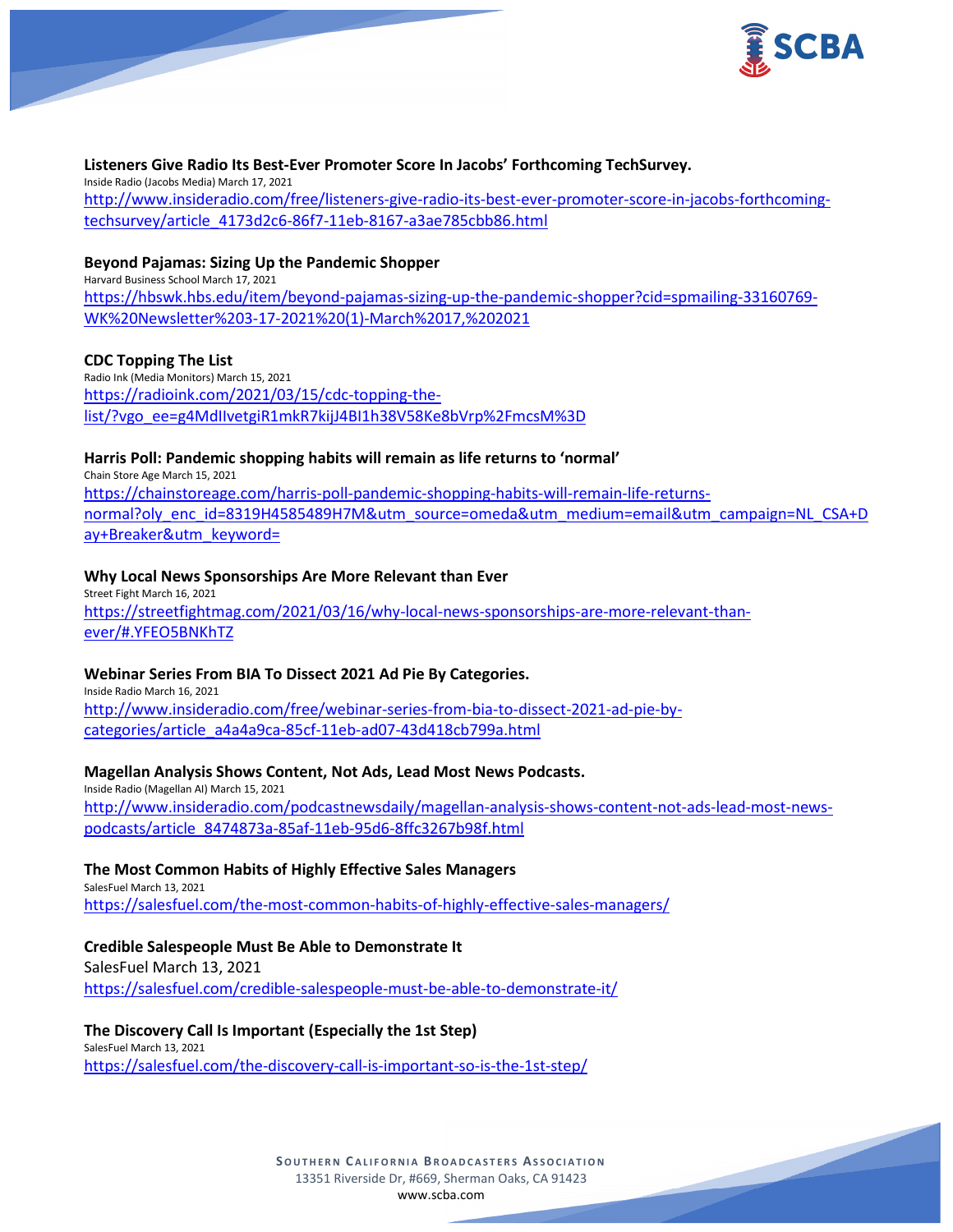

### **Consumer sentiment rises to highest level in a year**

Chain Store Age March 12, 2021 [https://chainstoreage.com/consumer-sentiment-rises-highest-level](https://chainstoreage.com/consumer-sentiment-rises-highest-level-year?utm_source=omeda&utm_medium=email&utm_campaign=NL_CSA+Day+Breaker&utm_keyword=&oly_enc_id=8319H4585489H7M)[year?utm\\_source=omeda&utm\\_medium=email&utm\\_campaign=NL\\_CSA+Day+Breaker&utm\\_keyword=&oly\\_en](https://chainstoreage.com/consumer-sentiment-rises-highest-level-year?utm_source=omeda&utm_medium=email&utm_campaign=NL_CSA+Day+Breaker&utm_keyword=&oly_enc_id=8319H4585489H7M) [c\\_id=8319H4585489H7M](https://chainstoreage.com/consumer-sentiment-rises-highest-level-year?utm_source=omeda&utm_medium=email&utm_campaign=NL_CSA+Day+Breaker&utm_keyword=&oly_enc_id=8319H4585489H7M)

# **Retailers plan to increase investments across digital channels as many solidify their omnichannel plans** eMarketer March 8, 2021

[https://www.emarketer.com/content/retailers-plan-increase-investments-across-digital-channels-many-solidify](https://www.emarketer.com/content/retailers-plan-increase-investments-across-digital-channels-many-solidify-their-omnichannel-plans?ecid=NL1009)[their-omnichannel-plans?ecid=NL1009](https://www.emarketer.com/content/retailers-plan-increase-investments-across-digital-channels-many-solidify-their-omnichannel-plans?ecid=NL1009)

## **RESOURCES AND ARTICLES OF INTEREST TO MANAGERS FOR PLANNING AND FORECASTING:**

**Get Ready For 2021 Revenue Comparisons To 2019, Not 2020.** Inside Radio March 17, 2021 [http://www.insideradio.com/free/get-ready-for-2021-revenue-comparisons-to-2019-not-](http://www.insideradio.com/free/get-ready-for-2021-revenue-comparisons-to-2019-not-2020/article_222b4f7a-86f7-11eb-acd1-cb5139f102d9.html)[2020/article\\_222b4f7a-86f7-11eb-acd1-cb5139f102d9.html](http://www.insideradio.com/free/get-ready-for-2021-revenue-comparisons-to-2019-not-2020/article_222b4f7a-86f7-11eb-acd1-cb5139f102d9.html)

# **FCC Issues Reminder On Sponsorship Identification Requirements – Including Obligation to Ensure Syndicated and Brokered Program Providers Comply With the Rules**

Broadcast Law Blog (David Oxenford) March 17, 2021

[https://www.broadcastlawblog.com/2021/03/articles/fcc-issues-reminder-on-sponsorship-identification](https://www.broadcastlawblog.com/2021/03/articles/fcc-issues-reminder-on-sponsorship-identification-requirements-including-obligation-to-ensure-syndicated-and-brokered-program-providers-comply-with-the-rules/)[requirements-including-obligation-to-ensure-syndicated-and-brokered-program-providers-comply-with-the](https://www.broadcastlawblog.com/2021/03/articles/fcc-issues-reminder-on-sponsorship-identification-requirements-including-obligation-to-ensure-syndicated-and-brokered-program-providers-comply-with-the-rules/)[rules/](https://www.broadcastlawblog.com/2021/03/articles/fcc-issues-reminder-on-sponsorship-identification-requirements-including-obligation-to-ensure-syndicated-and-brokered-program-providers-comply-with-the-rules/)

# **United TV and Digital Measurement—Growing Your Brand's ROI with Today's Integrated Reporting,"** eMarketer webinar March 17, 2021

**ATTACHMENT**: [Amobee 4Screen Converged Measurement Report](https://scba.com/amobee-4screen-converged-measurement-report/)

**WHAT WENT DOWN (AND UP) IN 2020 U.S. AD SPENDING Traditional media fell sharply, but digital media soared** AdAge (Kantar) March 15, 2021 <https://adage.com/article/datacenter/what-went-down-and-2020-us-ad-spending/2321666>

**Kagan's 2021 Outlook: Opportunities Abound for Local Radio And TV.** Inside Radio (Kagan) March 17, 2021 [http://www.insideradio.com/free/kagan-s-2021-outlook-opportunities-abound-for-local-radio-and](http://www.insideradio.com/free/kagan-s-2021-outlook-opportunities-abound-for-local-radio-and-tv/article_7fac412c-86f7-11eb-8766-43512ec9963e.html)[tv/article\\_7fac412c-86f7-11eb-8766-43512ec9963e.html](http://www.insideradio.com/free/kagan-s-2021-outlook-opportunities-abound-for-local-radio-and-tv/article_7fac412c-86f7-11eb-8766-43512ec9963e.html)

**The Trade Desk- A Bet on Digital Advertising** Yahoo Finance March 16, 2021 <https://finance.yahoo.com/news/trade-desk-bet-digital-advertising-100000656.html>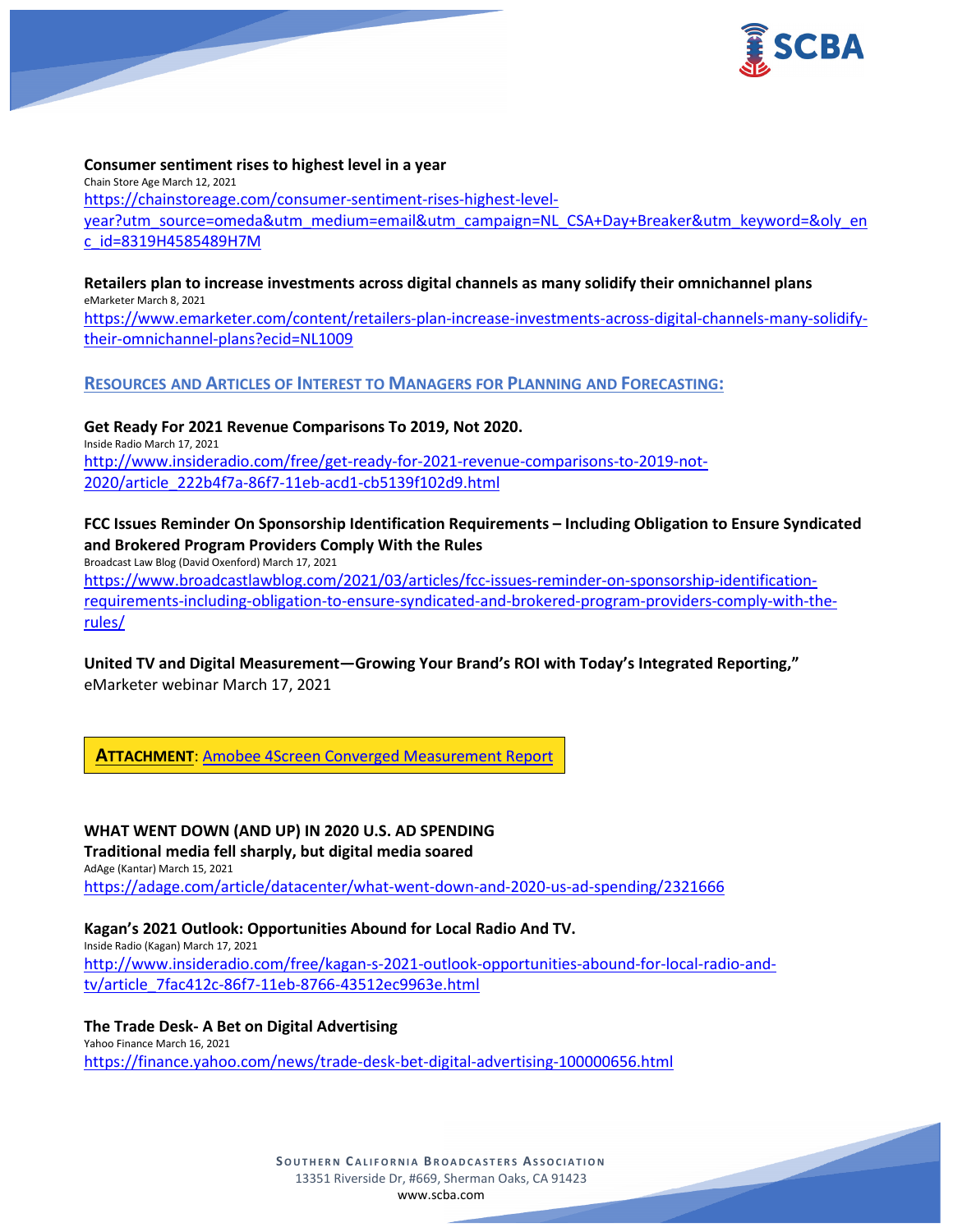

## **Google's Latest Privacy Play Has Big Implications for the Open Web**

Street Fight March 16, 2021 [https://streetfightmag.com/2021/03/16/googles-latest-privacy-play-has-big-implications-for-the-open](https://streetfightmag.com/2021/03/16/googles-latest-privacy-play-has-big-implications-for-the-open-web/?mc_cid=09197fe0a6&mc_eid=281a8bbec8#.YFEQhhNKhTZ)[web/?mc\\_cid=09197fe0a6&mc\\_eid=281a8bbec8#.YFEQhhNKhTZ](https://streetfightmag.com/2021/03/16/googles-latest-privacy-play-has-big-implications-for-the-open-web/?mc_cid=09197fe0a6&mc_eid=281a8bbec8#.YFEQhhNKhTZ)

### **New ZoneCasting Tests In The Works, Even As NAB, State Associations, Oppose.**

Inside Radio (ZoneCasting Geo Broadcast Solutions) March 16, 2021 [http://www.insideradio.com/free/new-zonecasting-tests-in-the-works-as-industry-splits-over-proposed-new](http://www.insideradio.com/free/new-zonecasting-tests-in-the-works-as-industry-splits-over-proposed-new-use-for-fm/article_307c20c8-861f-11eb-99ca-0799f3575a0a.html)[use-for-fm/article\\_307c20c8-861f-11eb-99ca-0799f3575a0a.html](http://www.insideradio.com/free/new-zonecasting-tests-in-the-works-as-industry-splits-over-proposed-new-use-for-fm/article_307c20c8-861f-11eb-99ca-0799f3575a0a.html)

## **Big Tech Has Little Love In Congress, And That Could Help Radio Get An Upper Hand.**

Inside Radio March 15, 2021 [http://www.insideradio.com/free/big-tech-has-little-love-in-congress-and-that-could-help-radio-get-an](http://www.insideradio.com/free/big-tech-has-little-love-in-congress-and-that-could-help-radio-get-an-upper/article_33df6f2c-856b-11eb-8277-3b4026037a1d.html)[upper/article\\_33df6f2c-856b-11eb-8277-3b4026037a1d.html](http://www.insideradio.com/free/big-tech-has-little-love-in-congress-and-that-could-help-radio-get-an-upper/article_33df6f2c-856b-11eb-8277-3b4026037a1d.html)

## **Amazon Targets A Bigger Share Of The Audio Ad Market.**

Inside Radio March 15, 2021 [http://www.insideradio.com/free/amazon-targets-a-bigger-share-of-the-audio-ad-market/article\\_ee1bbcac-](http://www.insideradio.com/free/amazon-targets-a-bigger-share-of-the-audio-ad-market/article_ee1bbcac-856a-11eb-898a-8b9562064197.html)[856a-11eb-898a-8b9562064197.html](http://www.insideradio.com/free/amazon-targets-a-bigger-share-of-the-audio-ad-market/article_ee1bbcac-856a-11eb-898a-8b9562064197.html)

## **How a stay-at-home year accelerated three trends in the advertising industry**

CNBC March 13, 2021 <https://www.cnbc.com/2021/03/13/how-covid-19-changed-the-advertising-industry-.html>

*Note: the next four articles summarize some of the key findings of The Infinite Dial 2021 report followed by a Google Drive link to the full report.*

### **Online Audio Hits All Time High, Weekly TSL Gains An Hour.**

Inside Radio (Edison Research/Triton Digital) March 12, 2021 [http://www.insideradio.com/podcastnewsdaily/online-audio-hits-all-time-high-weekly-tsl-gains-an](http://www.insideradio.com/podcastnewsdaily/online-audio-hits-all-time-high-weekly-tsl-gains-an-hour/article_d5bb7750-8354-11eb-a6c7-eb33539e92c3.html)[hour/article\\_d5bb7750-8354-11eb-a6c7-eb33539e92c3.html](http://www.insideradio.com/podcastnewsdaily/online-audio-hits-all-time-high-weekly-tsl-gains-an-hour/article_d5bb7750-8354-11eb-a6c7-eb33539e92c3.html)

### **Podcast Listening Booming**

Podcast Business Journal (Edison Research/Triton Digital) March 12, 202 [https://podcastbusinessjournal.com/podcast-listening](https://podcastbusinessjournal.com/podcast-listening-booming/?vgo_ee=g4MdIIvetgiR1mkR7kijJ4BI1h38V58Ke8bVrp%2FmcsM%3D)[booming/?vgo\\_ee=g4MdIIvetgiR1mkR7kijJ4BI1h38V58Ke8bVrp%2FmcsM%3D](https://podcastbusinessjournal.com/podcast-listening-booming/?vgo_ee=g4MdIIvetgiR1mkR7kijJ4BI1h38V58Ke8bVrp%2FmcsM%3D)

## **Now Mainstream, Podcasting Builds Audience Among Young, Diverse Listeners.**

Inside Radio (Edison Research/Triton Digital) March 12, 2021 [http://www.insideradio.com/free/now-mainstream-podcasting-builds-audience-among-young-diverse](http://www.insideradio.com/free/now-mainstream-podcasting-builds-audience-among-young-diverse-listeners/article_8a6ef61c-830b-11eb-b832-073fbe49ea96.html)[listeners/article\\_8a6ef61c-830b-11eb-b832-073fbe49ea96.html](http://www.insideradio.com/free/now-mainstream-podcasting-builds-audience-among-young-diverse-listeners/article_8a6ef61c-830b-11eb-b832-073fbe49ea96.html)

### **Radio Still King Of The Car**

Radio Ink (Edison Research/Triton Digital) March 12, 2021 <https://radioink.com/2021/03/12/radio-still-king-of-the-car/>